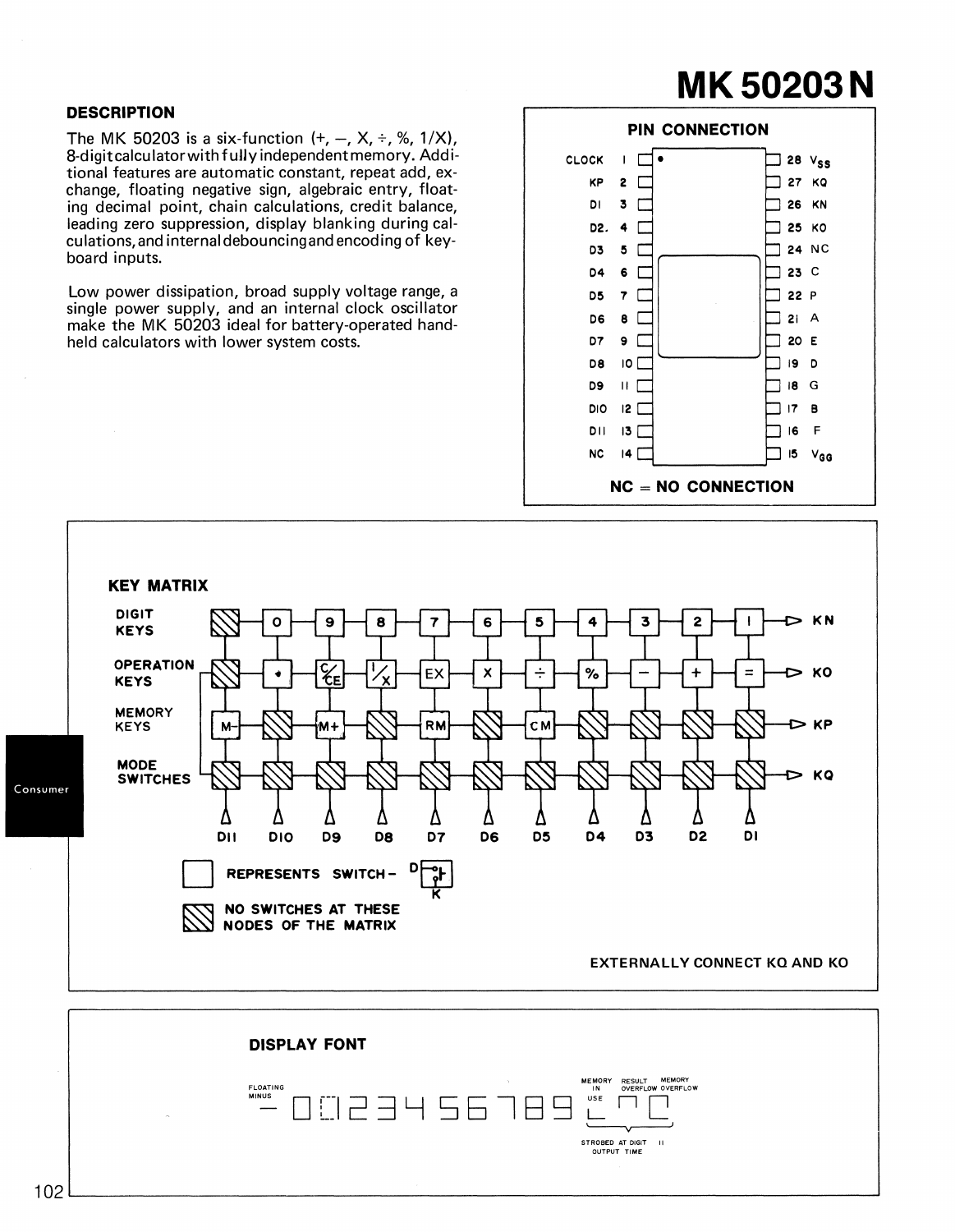

Consumer

 $\bar{\mathcal{L}}$